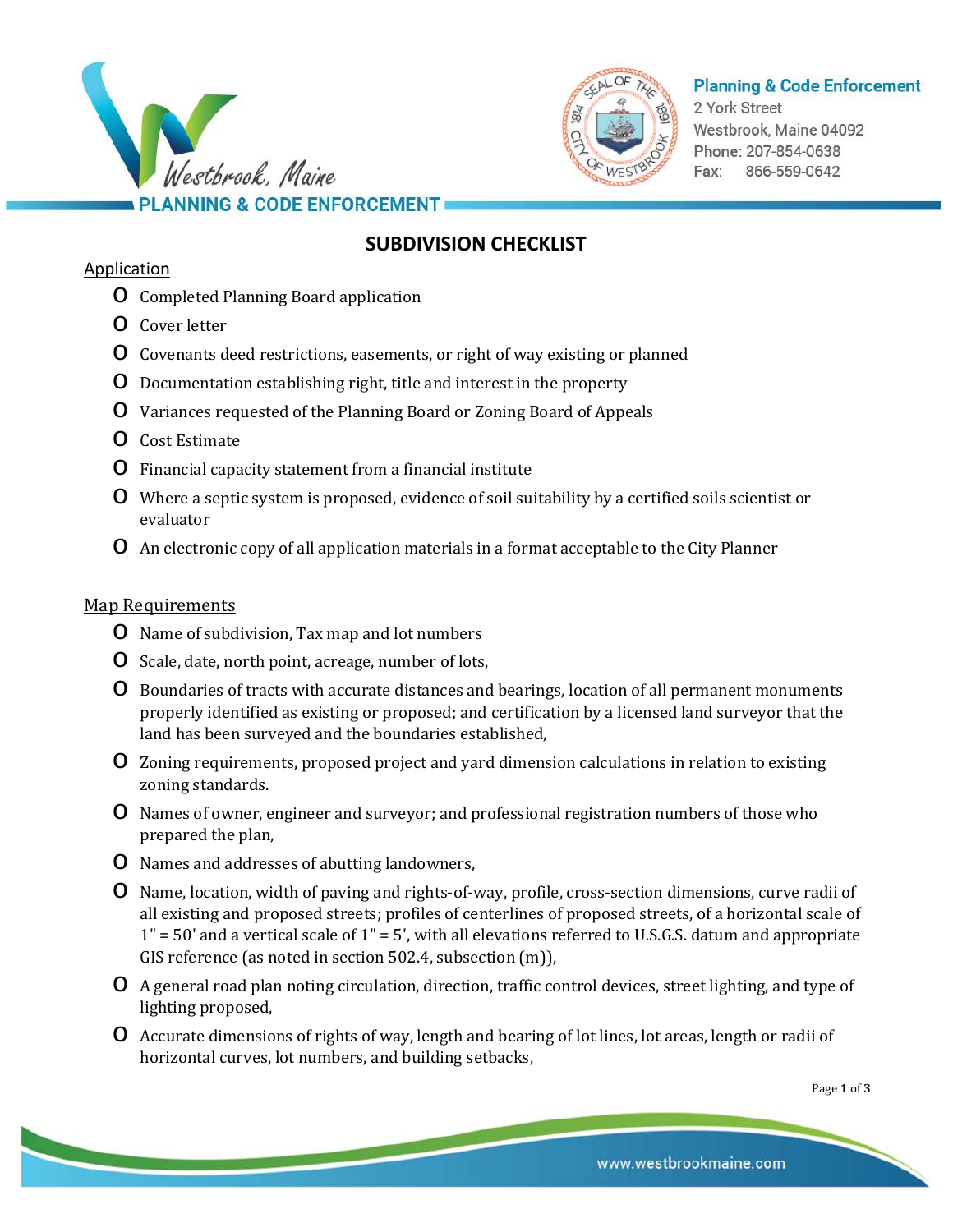- o Existing and proposed easements and dedications associated with the subdivision,
- o Type, location, profile and cross-section of all existing and proposed drainage, both within and adjacent to the subdivision, and description of storm water management plan,
- o Location of features, natural and manmade, affecting the subdivision, such as water bodies, streams, swamps, wetlands (consistent with Army Corp and DEP requirements), vegetation, railroads, ditches, buildings, and areas of soils with severe or very severe limitations,
- o Location of existing and proposed utilities including, but not limited to; water, sewer, electrical lines, telecommunications lines and profiles of all underground facilities,
- o Existing and proposed location, size , profile and cross section of sanitary sewers; description, plan and location of other means of sewage disposal with evidence of soil suitability,
- o Topography with contours at elevation intervals of not more than 2 feet;
- o On land one acre or less in size, the location of all existing trees 24" or more dbh, to be retained and those to be removed. On land over an acre in size, all areas of tree preservation, groves of important species and those trees, outside of preservation areas and 24" or more dbh, to be retained or to be removed. (Ord. of 4-5-10)
- o Existing and proposed locations, widths, and profiles of sidewalks and walking paths, Page 631 City of Westbrook Code of Ordinances
- o Location map
- o Approximate location and dimensions of specified parking areas,
- o Proposed ownership and approximate location and dimensions of open spaces for conservation and recreation,
- o Grading, and erosion control; proposed finish grades, slopes, swales and ground cover or other means of stabilization,
- o Landscaping plan; for subdivisions of 5 or more units, a landscaping plan stamped by a landscape architect is required.
- o Reference to special conditions as stipulated by the Planning Board, on the plan or identified as specific documents filed with the Board, and
- o Digital Transfer of any subdivision data in GIS format on the City's Horizontal Datum: Maine Stateplane Coordinate System: Maine West Zone 4101, FIPS Zone 1802, North American Datum 1983; Units: Feet; Vertical Datum: National Geodetic Vertical Datum, 1929,
- o Digital Transfer on a compact disc (CD) of any subdivision data in Computer Aided Design (CAD) format as a .dwg file,
- o Waivers and conditions of approval granted by the Planning Board.
- O If needed, additional copies (on  $11x17$  sized paper) of the overall subdivision plan sheet for review by the Recreation and Conservation Committee. (Ord. of 03-07-05)

### Fees

- o Non-refundable application fee (\$300.00/lot or unit)
- o Additional noticing fees will be provided during the application review